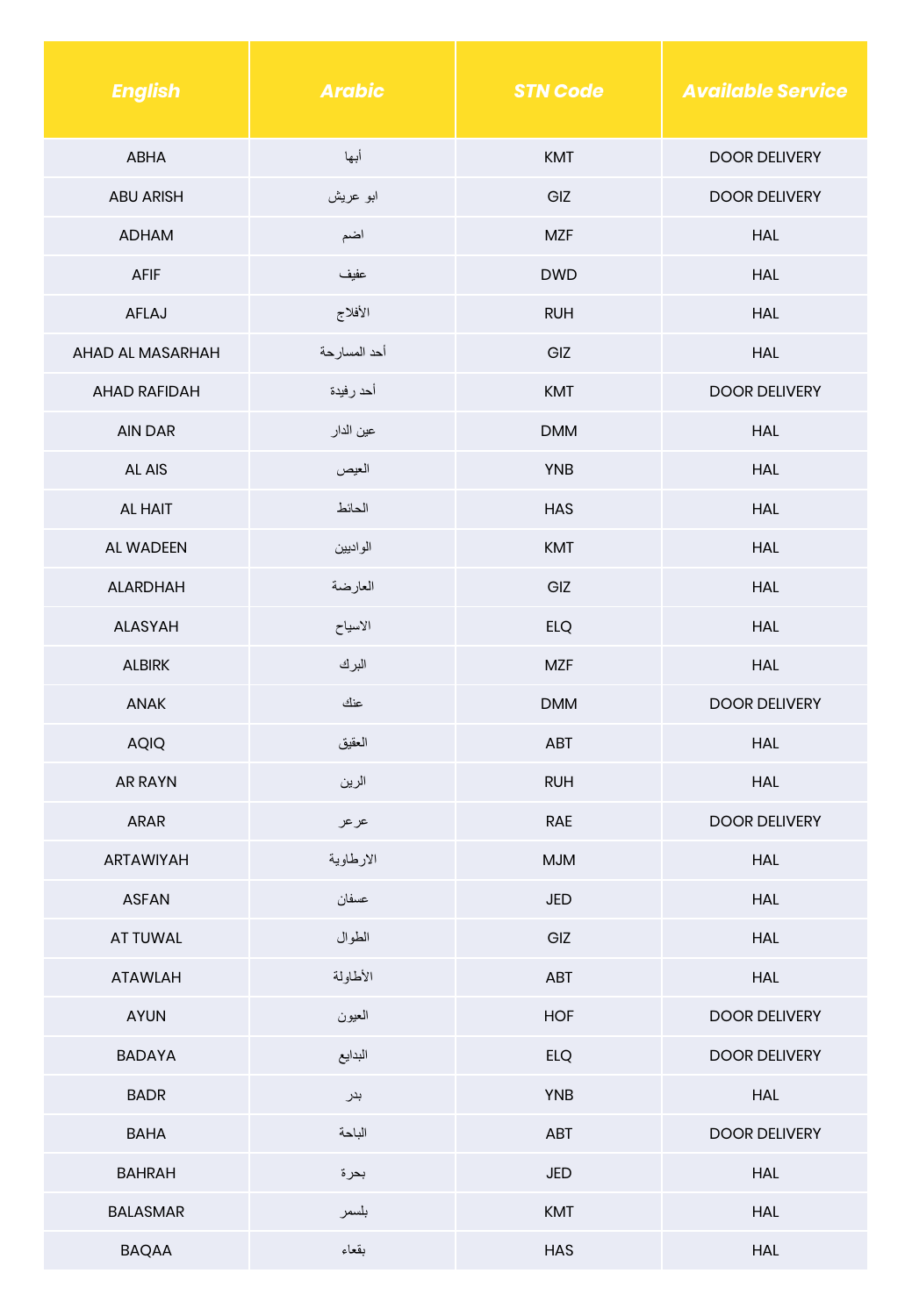| <b>English</b>    | <b>Arabic</b> | <b>STN Code</b> | <b>Available Service</b> |
|-------------------|---------------|-----------------|--------------------------|
| <b>BARIQ</b>      | بارق          | <b>KMT</b>      | <b>HAL</b>               |
| <b>BASHAYER</b>   | البشاير       | <b>ANS</b>      | <b>HAL</b>               |
| <b>BATHA</b>      | البطحاء       | <b>HOF</b>      | <b>HAL</b>               |
| <b>BAYSH</b>      | بيش           | GIZ             | <b>HAL</b>               |
| <b>BIJADIYAH</b>  | البجادية      | <b>DWD</b>      | <b>HAL</b>               |
| <b>BIKERYAH</b>   | البكيرية      | <b>ELQ</b>      | Door Delivery            |
| <b>BILJURASHI</b> | بلجرشي        | <b>ABT</b>      | <b>HAL</b>               |
| <b>BISHAH</b>     | بيشة          | <b>KMT</b>      | Door Delivery            |
| <b>BUQAIQ</b>     | بقيق          | <b>DMM</b>      | <b>HAL</b>               |
| <b>BURAYDAH</b>   | بريدة         | <b>ELQ</b>      | Door Delivery            |
| <b>DAMMAM</b>     | الدمام        | <b>DMM</b>      | Door Delivery            |
| <b>DARB</b>       | الدرب         | <b>KMT</b>      | <b>HAL</b>               |
| DAWMAT AL JANDAL  | دومة الجندل   | AJF             | Door Delivery            |
| <b>DAYER</b>      | الداير        | GIZ             | <b>HAL</b>               |
| <b>DHAHRAN</b>    | الظهران       | <b>DMM</b>      | Door Delivery            |
| DHAHRAN ALJANOUB  | ظهران الجنوب  | <b>KMT</b>      | <b>HAL</b>               |
| <b>DHALIM</b>     | ظلم           | <b>TIF</b>      | <b>HAL</b>               |
| <b>DHAMAD</b>     | ضمد           | GIZ             | <b>HAL</b>               |
| <b>DHUBA</b>      | ضباء          | TUU             | <b>HAL</b>               |
| <b>DHURMA</b>     | ضرماء         | <b>RUH</b>      | <b>HAL</b>               |
| <b>DILAM</b>      | الدلم         | AKJ             | Door Delivery            |
| <b>DIRIYAH</b>    | الدرعية       | <b>RUH</b>      | Door Delivery            |
| <b>DUWADIMI</b>   | الدوادمي      | <b>DWD</b>      | Door Delivery            |
| <b>EDABI</b>      | العيدابي      | GIZ             | <b>HAL</b>               |
| <b>FARASAN</b>    | فرسان         | GIZ             | <b>HAL</b>               |
| GHAT              | الغاط         | <b>MJM</b>      | Door Delivery            |
| GIZAN             | جازان         | GIZ             | Door Delivery            |
| <b>HABONA</b>     | حبونا         | EAM             | HAL                      |
| HAFAR AL BATEN    | حفر الباطن    | <b>HBT</b>      | Door Delivery            |

and the state of the state of the state of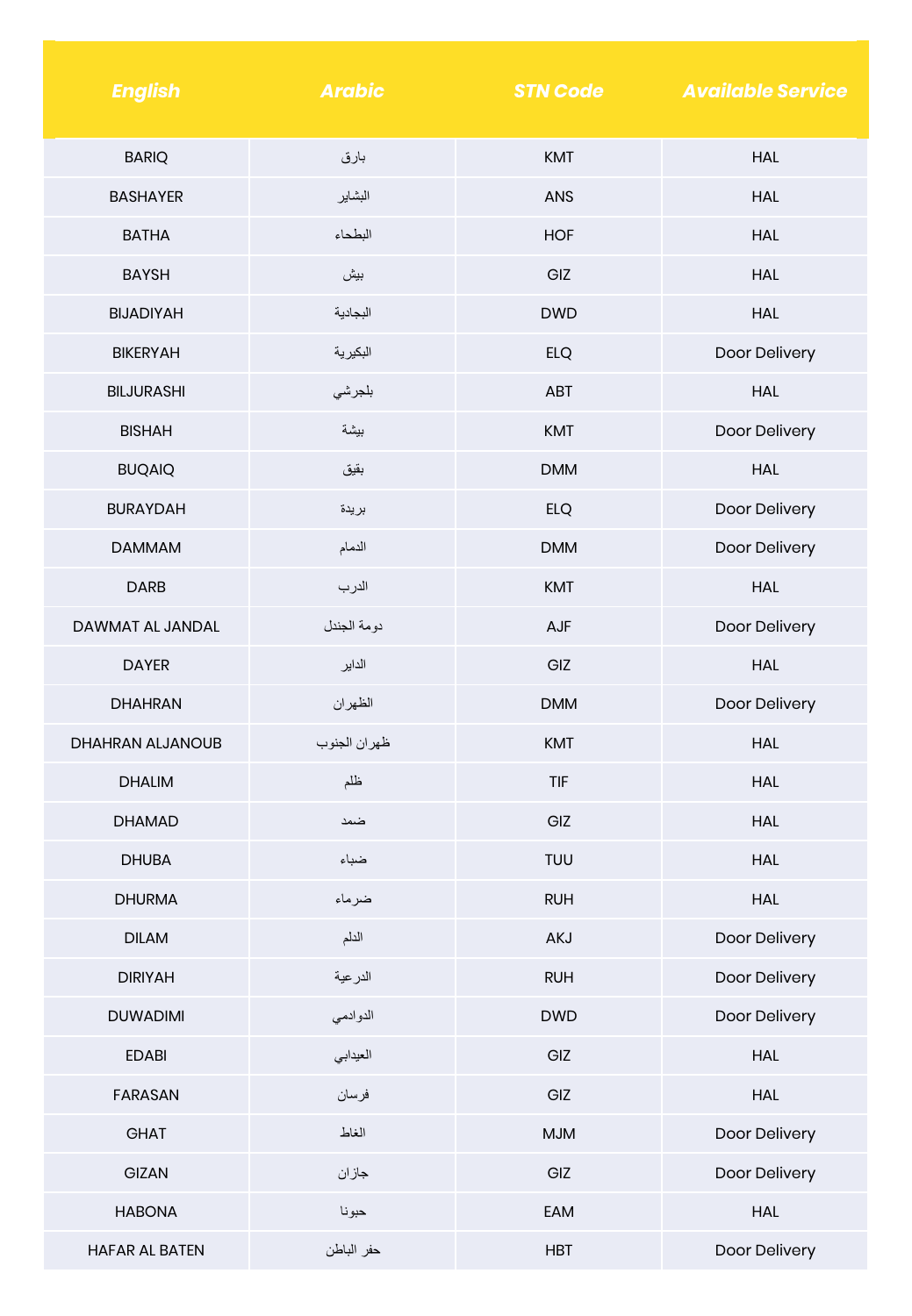| <b>English</b>           | <b>Arabic</b>   | <b>STN Code</b> | <b>Available Service</b> |
|--------------------------|-----------------|-----------------|--------------------------|
| <b>HANAKIYAH</b>         | الحناكية        | <b>MED</b>      | HAL                      |
| <b>HAQL</b>              | حقل             | <b>TUU</b>      | <b>HAL</b>               |
| <b>HARIQ</b>             | الحريق          | <b>RUH</b>      | <b>HAL</b>               |
| <b>HAWEYAH</b>           | الحوية          | <b>TIF</b>      | <b>DOOR DELIVERY</b>     |
| <b>HAWTAT BANI TAMIM</b> | حوطة بني تميم   | <b>RUH</b>      | <b>HAL</b>               |
| <b>HAWTAT SUDAYR</b>     | حوطة سدير       | <b>MJM</b>      | <b>HAL</b>               |
| <b>HUFUF</b>             | الهفوف          | <b>HOF</b>      | <b>DOOR DELIVERY</b>     |
| <b>HURAYMILA</b>         | حريملاء         | <b>RUH</b>      | <b>HAL</b>               |
| <b>JAMOUM</b>            | الجموم          | <b>MAK</b>      | <b>DOOR DELIVERY</b>     |
| <b>JEDDAH</b>            | جدة             | <b>JED</b>      | <b>DOOR DELIVERY</b>     |
| <b>JOUF</b>              | الجوف           | AJF             | <b>DOOR DELIVERY</b>     |
| <b>JUBAIL</b>            | الجبيل          | <b>JBL</b>      | <b>DOOR DELIVERY</b>     |
| <b>KHAFJI</b>            | الخفجي          | <b>DMM</b>      | <b>DOOR DELIVERY</b>     |
| <b>KHAMASIN</b>          | الخماسيين       | <b>WAE</b>      | <b>DOOR DELIVERY</b>     |
| <b>KHAMIS MUSHAYT</b>    | خميس مشيط       | <b>KMT</b>      | <b>DOOR DELIVERY</b>     |
| <b>KHARJ</b>             | الخرج           | AKJ             | <b>DOOR DELIVERY</b>     |
| <b>KHAYBER</b>           | خيبر            | <b>MED</b>      | HAL                      |
| <b>KHUBAR</b>            | الخبر           | <b>DMM</b>      | <b>DOOR DELIVERY</b>     |
| <b>KHULAIS</b>           | خليص            | JED             | <b>HAL</b>               |
| <b>KHURMAH</b>           | الخرمة          | TIF             | <b>HAL</b>               |
| <b>LITH</b>              | الليث           | JED             | <b>HAL</b>               |
| <b>MADINAH</b>           | المدينة المنورة | <b>MED</b>      | <b>DOOR DELIVERY</b>     |
| MAHD AD DHAHAB           | مهد الذهب       | <b>MED</b>      | <b>HAL</b>               |
| MAHD AL DAHAB            | مهد الذهب       | <b>MED</b>      | HAL                      |
| MAJARDAH                 | المجاردة        | <b>KMT</b>      | <b>HAL</b>               |
| <b>MAJMAAH</b>           | المجمعة         | <b>MJM</b>      | <b>DOOR DELIVERY</b>     |
| <b>MAKKAH</b>            | مكة المكرمة     | <b>MAK</b>      | <b>DOOR DELIVERY</b>     |
| <b>MANDAQ</b>            | المندق          | ABT             | <b>HAL</b>               |
| <b>MARAT</b>             | مرات            | <b>MJM</b>      | <b>HAL</b>               |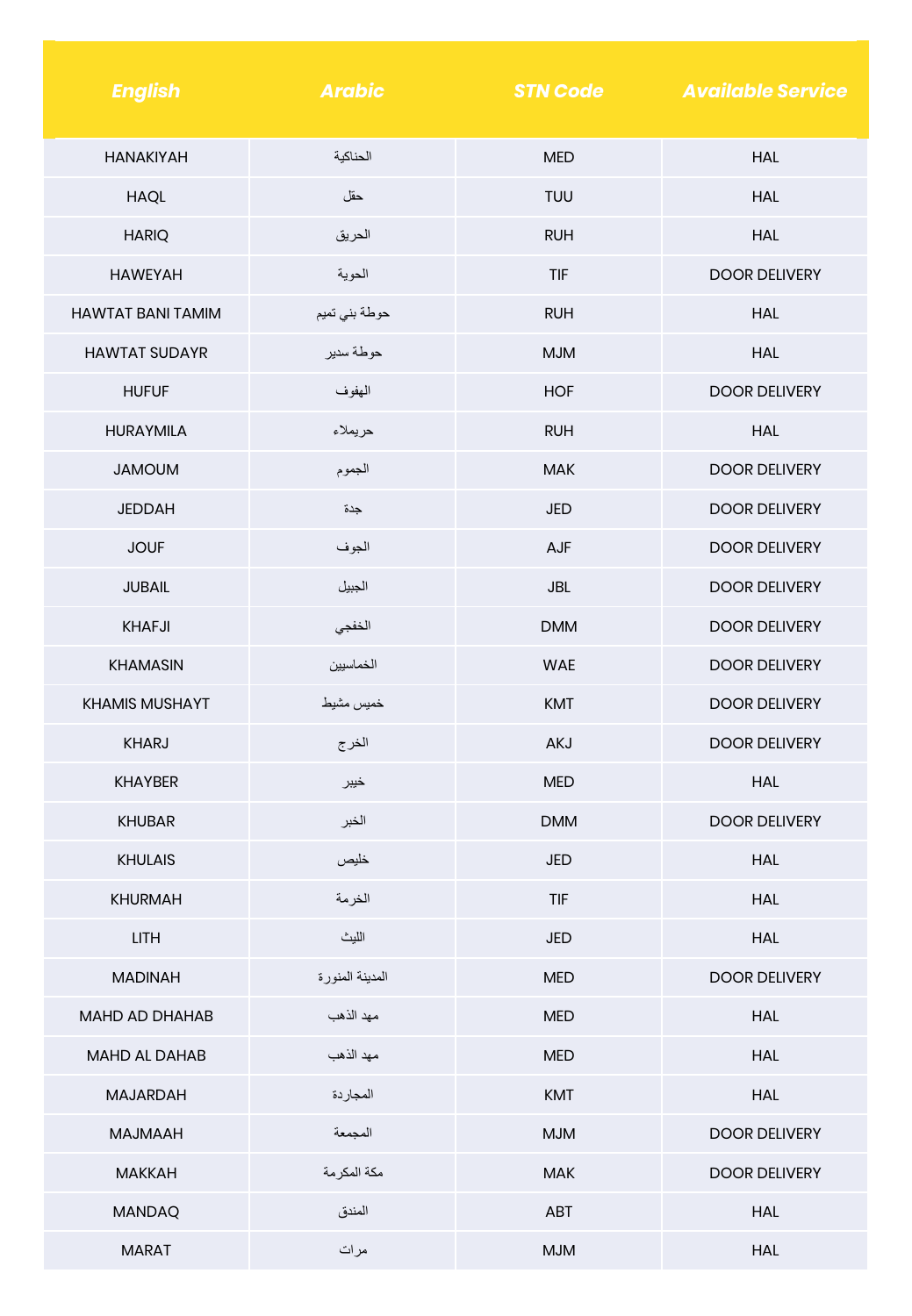| <b>English</b>      | <b>Arabic</b> | <b>STN Code</b> | <b>Available Service</b> |
|---------------------|---------------|-----------------|--------------------------|
| <b>MIDHNAB</b>      | المذنب        | <b>ELQ</b>      | <b>HAL</b>               |
| <b>MUBARRAZ</b>     | مبرز          | <b>HOF</b>      | <b>DOOR DELIVERY</b>     |
| MUDHAYLIF           | المظيلف       | <b>MZF</b>      | <b>HAL</b>               |
| MUHAYIL             | محايل         | <b>KMT</b>      | <b>HAL</b>               |
| <b>MUKHWAH</b>      | المخواه       | ABT             | <b>HAL</b>               |
| <b>MUWAYH</b>       | المويه        | TIF             | <b>HAL</b>               |
| MUZAMIYAH           | المزاحمية     | <b>RUH</b>      | <b>HAL</b>               |
| <b>NAIRIYAH</b>     | النعيرية      | <b>JBL</b>      | <b>HAL</b>               |
| <b>NAIRIYAH</b>     | النعيرية      | <b>JBL</b>      | <b>HAL</b>               |
| <b>NAJRAN</b>       | نجران         | EAM             | <b>DOOR DELIVERY</b>     |
| <b>NAMAS</b>        | النماص        | <b>ANS</b>      | <b>DOOR DELIVERY</b>     |
| <b>NAMERAH</b>      | نمرة          | ABT             | <b>HAL</b>               |
| <b>OYUN</b>         | العيون        | <b>NULL</b>     | <b>HAL</b>               |
| QARYAT AL ULYA      | القرية العليا | <b>DMM</b>      | HAL                      |
| QATIF               | القطيف        | <b>DMM</b>      | <b>DOOR DELIVERY</b>     |
| QAYSUMAH            | القيصومة      | <b>HBT</b>      | <b>DOOR DELIVERY</b>     |
| <b>QILWAH</b>       | قلوة          | ABT             | <b>HAL</b>               |
| QUNFUDHAH           | القنفذة       | <b>MZF</b>      | DOOR DELIVERY            |
| QURAYYAT            | القريات       | <b>URY</b>      | <b>DOOR DELIVERY</b>     |
| QUWAYIYAH           | القويعية      | <b>RUH</b>      | HAL                      |
| <b>RABIGH</b>       | رابغ          | JED             | DOOR DELIVERY            |
| RAFAYA ALGIMSH      | رفائع الجمش   | <b>ELQ</b>      | HAL                      |
| <b>RAFHA</b>        | رفحاء         | <b>HBT</b>      | HAL                      |
| RAFIAH              | الرفيعة       | <b>DMM</b>      | HAL                      |
| RAHIMA              | رحيمة         | <b>DMM</b>      | HAL                      |
| RANYAH              | رنية          | TIF             | HAL                      |
| <b>RAS TANNURAH</b> | راس تنورة     | <b>DMM</b>      | HAL                      |
| RASS                | الرس          | <b>ELQ</b>      | <b>DOOR DELIVERY</b>     |
| REMAH               | رماح          | <b>RUH</b>      | HAL                      |

a sa karang sa kabupatèn Kabupatèn Bangung Kabupatèn Kabupatèn Kabupatèn Kabupatèn Kabupatèn Kabupatèn Kabupat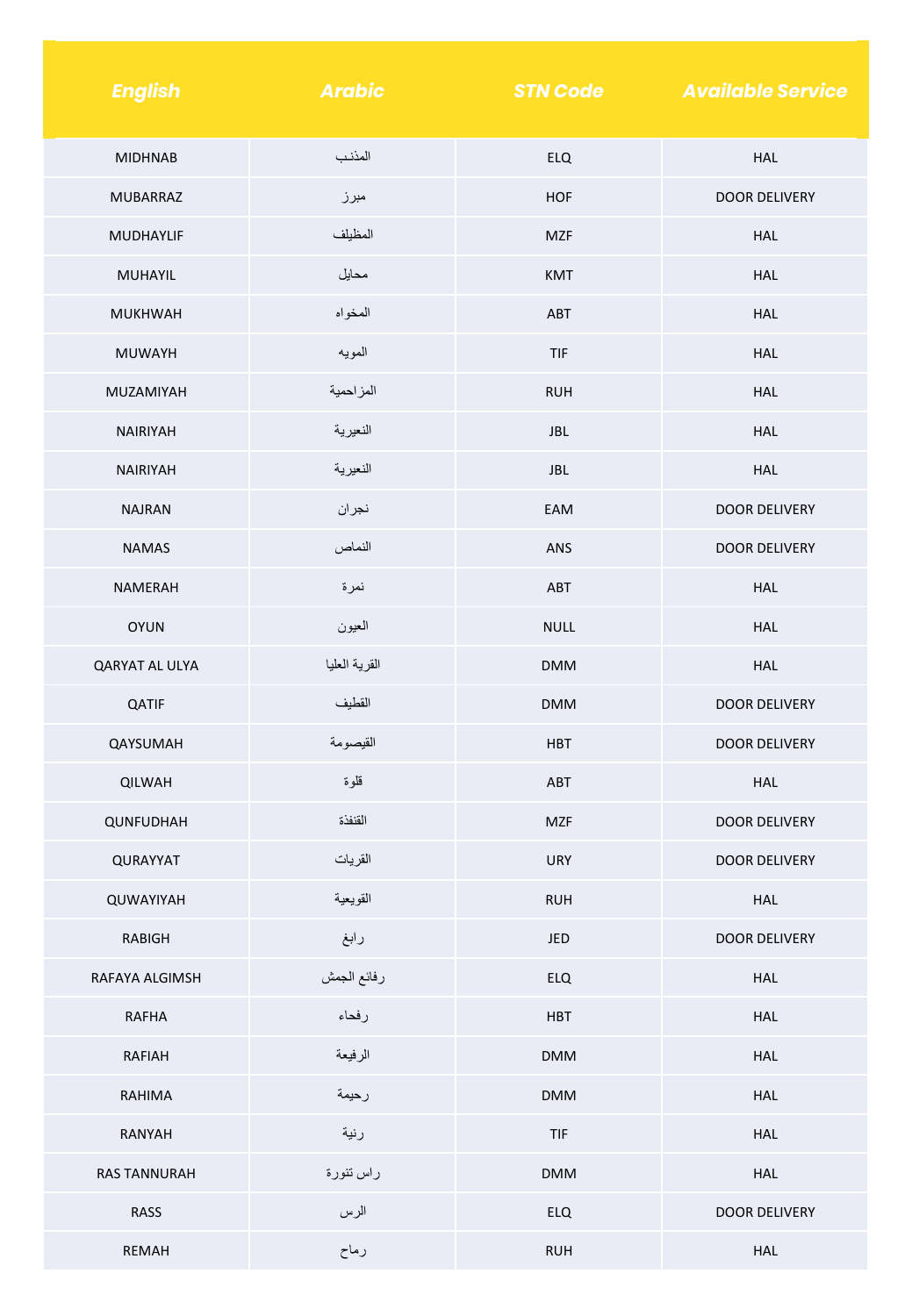| <b>English</b>       | <b>Arabic</b>                            | <b>STN Code</b> | <b>Available Service</b> |
|----------------------|------------------------------------------|-----------------|--------------------------|
| <b>RIYADH</b>        | الرياض                                   | <b>RUH</b>      | <b>DOOR DELIVERY</b>     |
| RIYADH AL KHABRA     | رياض الخبراء                             | <b>ELQ</b>      | <b>HAL</b>               |
| <b>RSC KFUPM</b>     | جامعة الملك فهد للبترول                  | <b>NULL</b>     | <b>HAL</b>               |
| <b>RUWAYDAH</b>      | الرويضة                                  | <b>RUH</b>      | <b>HAL</b>               |
| <b>SABT AL ALAYA</b> | سبت العلايا                              | <b>ANS</b>      | <b>HAL</b>               |
| <b>SABYA</b>         | صبيا                                     | GIZ             | <b>DOOR DELIVERY</b>     |
| <b>SAFWA</b>         | صفوة                                     | <b>DMM</b>      | <b>DOOR DELIVERY</b>     |
| <b>SAJIR</b>         | ساجر                                     | <b>ELQ</b>      | <b>HAL</b>               |
| <b>SALBUKH</b>       | صلبوخ                                    | <b>RUH</b>      | <b>HAL</b>               |
| <b>SAMTAH</b>        | سامطه                                    | GIZ             | <b>HAL</b>               |
| <b>SARAT ABIDA</b>   | سراة عبيده                               | <b>KMT</b>      | <b>HAL</b>               |
| <b>SARRAR</b>        | الصرار                                   | <b>JBL</b>      | <b>HAL</b>               |
| <b>SAYHAT</b>        | سيهات                                    | <b>DMM</b>      | <b>DOOR DELIVERY</b>     |
| <b>SHAQRA</b>        | شقراء                                    | <b>MJM</b>      | <b>DOOR DELIVERY</b>     |
| <b>SHAROURAH</b>     | شرورة                                    | EAM             | <b>DOOR DELIVERY</b>     |
| SHUQAYQ              | الشقيق                                   | GIZ             | <b>HAL</b>               |
| <b>SKAKAH</b>        | سكاكا                                    | AJF             | <b>DOOR DELIVERY</b>     |
| SULAYYIL             | السليل                                   | <b>WAE</b>      | <b>HAL</b>               |
| TABARJAL             | طبرجل                                    | <b>URY</b>      | <b>HAL</b>               |
| <b>TABUK</b>         | تبوك                                     | <b>TUU</b>      | <b>DOOR DELIVERY</b>     |
| <b>TAIF</b>          | الطائف                                   | TIF             | <b>DOOR DELIVERY</b>     |
| <b>TAIMA</b>         | تيماء                                    | TUU             | <b>HAL</b>               |
| <b>TANUMAH</b>       | تنسومة                                   | ANS             | <b>HAL</b>               |
| <b>TAREEB</b>        | طريب                                     | KMT             | <b>HAL</b>               |
| <b>TARUT</b>         | تاروت                                    | <b>DMM</b>      | <b>DOOR DELIVERY</b>     |
| <b>TATHLEETH</b>     | تثليث                                    | KMT             | <b>HAL</b>               |
| <b>THADIQ</b>        | ثادق                                     | <b>RUH</b>      | <b>HAL</b>               |
| <b>THQBAH</b>        | النقبة                                   | <b>DMM</b>      | <b>DOOR DELIVERY</b>     |
| THUWAL, KAUST        | ثول, جامعة الملك عبدالله للعلوم والنقنية | <b>JED</b>      | <b>HAL</b>               |